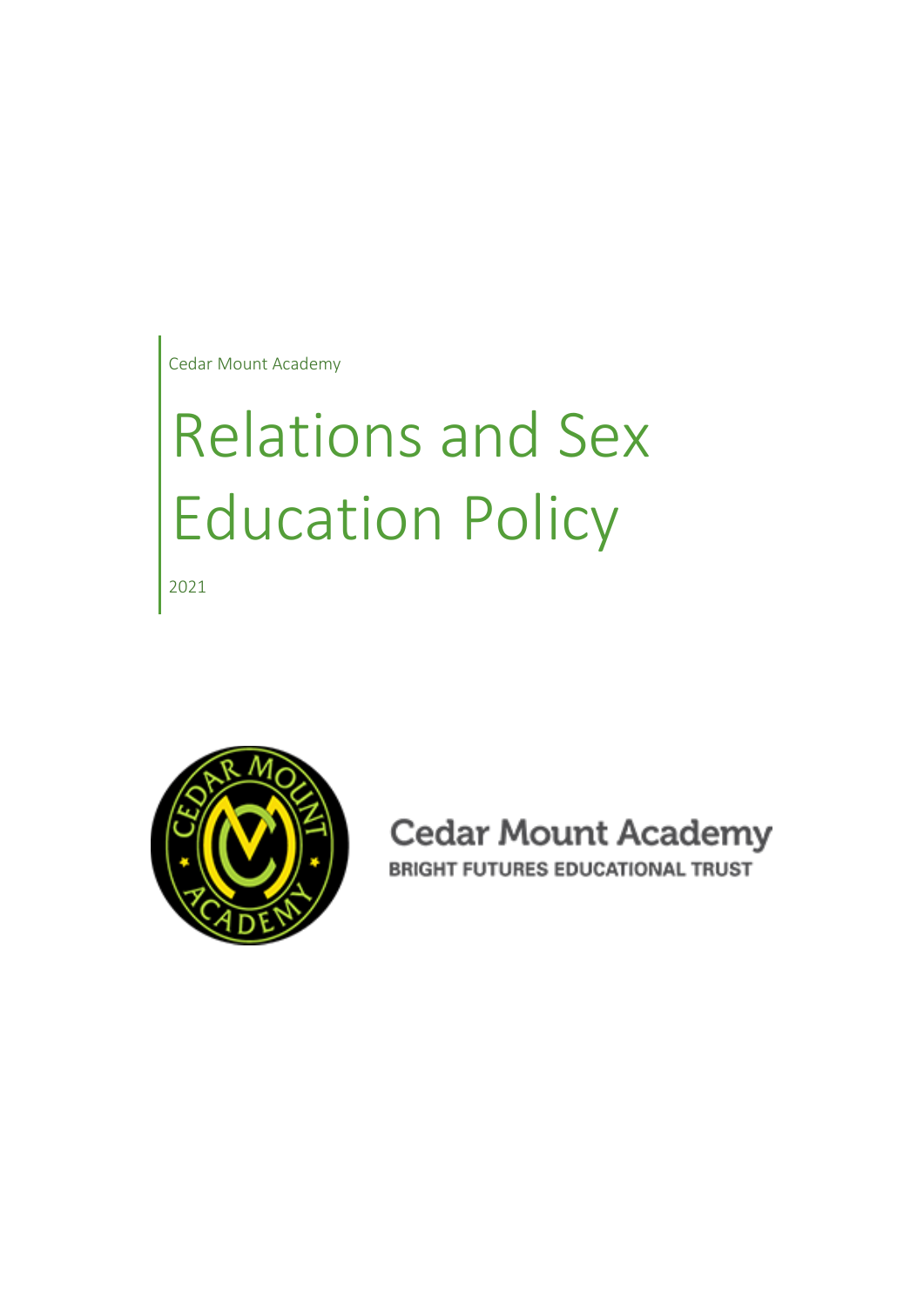| Name:                                                                                                              | <b>Relations and Sex Education Policy</b> |
|--------------------------------------------------------------------------------------------------------------------|-------------------------------------------|
| Approved by:                                                                                                       | Local Governing Body                      |
| Policy Created:                                                                                                    | June 2020                                 |
| Date of review                                                                                                     | 3 years                                   |
| Update Approved:                                                                                                   |                                           |
| All policies are available to stakeholders either on the school website or upon request from the<br>school office. |                                           |

Cedar Mount Academy is a member of the Bright Futures Educational Trust and as such adheres to the vision and values of the Trust working to achieve their strategic objectives.

The vision of Bright Futures Educational Trust is to create a world class education to enable every young person to reach their full potential, and in particular, their full academic potential. All staff have a duty of care to take the action needed to keep pupils, staff and visitors safe.

RSE is part of lifelong learning about sex, sexuality, emotions, relationships and sexual health. It contributes to the spiritual, moral, cultural, mental and physical development of students and prepares them for the experiences, rights and responsibilities of adult life.

#### 1 AIMS

The aims of relationships and sex education (RSE) at our school are to:

- Provide a framework in which sensitive discussions can take place
- **•** Prepare pupils for puberty, and give them an understanding of sexual development and the importance of health and hygiene
- Help pupils develop feelings of self-respect, confidence and empathy
- Create a positive culture around issues of sexuality and relationships
- Teach pupils the correct vocabulary to describe themselves and their bodies

The aims and objectives of this policy are underpinned by the Bright Futures Educational Trust's vision: the best *for* everyone and the best *from* everyone and the academy values of hard work aspiration and respect.

#### 2 STATUTORY REQUIREMENTS

As a secondary academy school we must provide RSE to all pupils as per section 34 of the [Children and Social](http://www.legislation.gov.uk/ukpga/2017/16/section/34/enacted)  [work act 2017.](http://www.legislation.gov.uk/ukpga/2017/16/section/34/enacted)

In teaching RSE, we are required by our funding agreements to have regard to [guidance](https://www.gov.uk/government/consultations/relationships-and-sex-education-and-health-education) issued by the secretary of state as outlined in section 403 of the [Education Act 1996.](http://www.legislation.gov.uk/ukpga/1996/56/contents)

At Cedar Mount Academy we teach RSE as set out in this policy.

#### 3 POLICY DEVELOPMENT

This policy has been developed in consultation with staff, pupils and parents. The consultation and policy development process involved the following steps:

- 1. Review a member of staff or working group pulled together all relevant information including relevant national and local guidance
- 2. Staff consultation all school staff were given the opportunity to look at the policy and make recommendations
- 3. Parent/stakeholder consultation parents and any interested parties were invited to attend a meeting about the policy
- 4. Pupil consultation we investigated what exactly pupils want from their RSE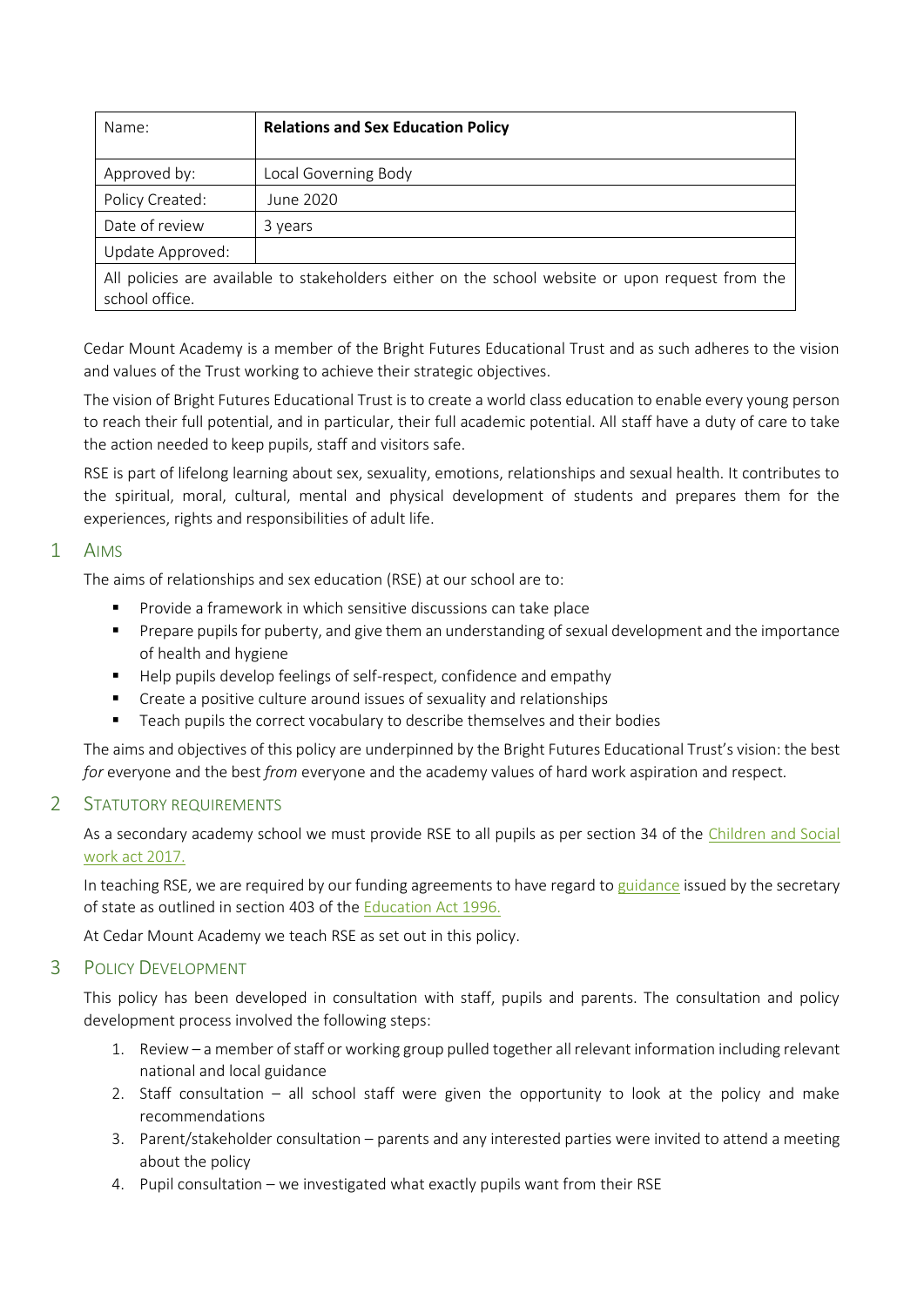5. Ratification – once amendments were made, the policy was shared with governors and ratified

#### 4 DEFINITION

RSE is about the emotional, social and cultural development of pupils, and involves learning about relationships, sexual health, sexuality, healthy lifestyles, diversity and personal identity. It has three main elements:

#### 4.1 ATTITUDES AND VALUES:

- Learning the important of values and individual conscience and moral considerations;
- Learning the value of family life, marriage and stable and loving relationships for the
- nurture of children;
- Learning the value of respect, love and care;
- Exploring, considering and understanding moral dilemmas; and
- Developing critical thinking as part of decision-making.

#### 4.2 PERSONAL AND SOCIAL SKILLS:

- Learning to manage emotions and relationships confidently and sensitively;
- Developing self-respect and empathy for others;
- Learning to make choices based on an understanding of difference and with an absence of
- prejudice;
- Developing an appreciation of the consequences of choices made;
- Managing conflict; and
- Learning how to recognise and avoid exploitation and abuse.

#### 4.3 KNOWLEDGE AND UNDERSTANDING:

- Learning and understanding physical development at appropriate stages;
- Understanding human sexuality, reproduction, sexual health, emotions and relationships;
- **■** Learning about contraception and the range of local and national sexual health advice,
- contraception and support services;
- Learning the reasons for delaying sexual activity, and the benefits to be gained from such
- delay; and
- **•** The avoidance of unplanned pregnancy.

## 5 CURRICULUM

Our curriculum is set out as per Appendix A but we may need to adapt it as and when necessary.

We have developed the curriculum in consultation with parents, pupils and staff, taking into account the age, needs and feelings of pupils. If pupils ask questions outside the scope of this policy, teachers will respond in an appropriate manner so they are fully informed and don't seek answers online.

## 6 DELIVERY OF RSE

RSE is taught within the Ethics and Politics education curriculum. Biological aspects of RSE are taught within the Secondary schools insert:

RSE focuses on giving young people the information they need to help them develop healthy, nurturing relationships of all kinds including:

- Families
- Respectful relationships, including friendships
- Online and media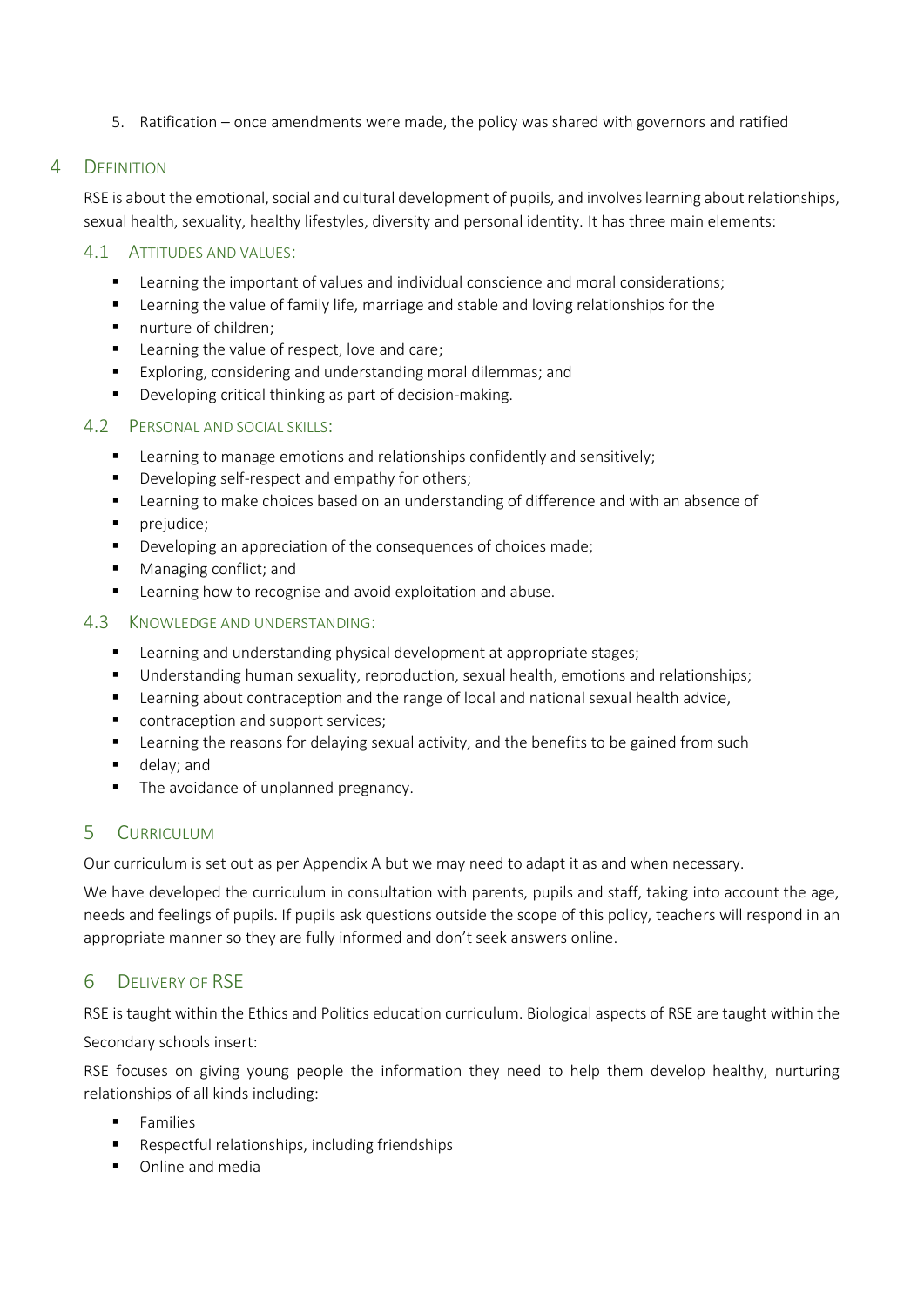- Being safe
- Intimate and sexual relationships, including sexual health

For more information about our RSE curriculum, see Appendix A.

These areas of learning are taught within the context of family life taking care to ensure that there is no stigmatisation of children based on their home circumstances (families can include single parent families, LGBT parents, families headed by grandparents, adoptive parents, foster parents/carers amongst other structures) along with reflecting sensitively that some children may have a different structure of support around them (for example: looked after children or young carers).

#### 7 ROLES AND RESPONSIBILITIES

#### 7.1 THE LOCAL GOVERNING BODY

The local governing body will approve the RSE policy, and hold the principal to account for its implementation.

#### 7.2 THE PRINCIPAL

The principal is responsible for ensuring that RSE is taught consistently across the school, and for managing requests to withdraw pupils from non-statutory/non-science components of RSE (see section 8).

#### 7.3 STAFF

Staff are responsible for:

- Delivering RSE in a sensitive way
- Modelling positive attitudes to RSE
- Monitoring progress
- Responding to the needs of individual pupils
- Responding appropriately to pupils whose parents wish them to be withdrawn from the nonstatutory/non-science components of RSE

Staff do not have the right to opt out of teaching RSE. Staff who have concerns about teaching RSE are encouraged to discuss this with the principal.

The head of religious studies and citizenship, ethics and politics is Laura Morris.

#### 7.4 PUPILS

Pupils are expected to engage fully in RSE and, when discussing issues related to RSE, treat others with respect and sensitivity.

#### 8 PARENTS' RIGHT TO WITHDRAW

Parents have the right to withdraw their children from the non-statutory/non-science components of sex education within RSE up to and until 3 terms before the child turns 16. After this point, if the child wishes to receive sex education rather than being withdrawn, the school will arrange this.

Requests for withdrawal should be put in writing using the form found in Appendix B of this policy and addressed to the principal.

A copy of withdrawal requests will be placed in the pupil's educational record. The headteacher will discuss the request with parents and take appropriate action.

Insert additional information about the actions the headteacher will take.

Alternative work will be given to pupils who are withdrawn from sex education.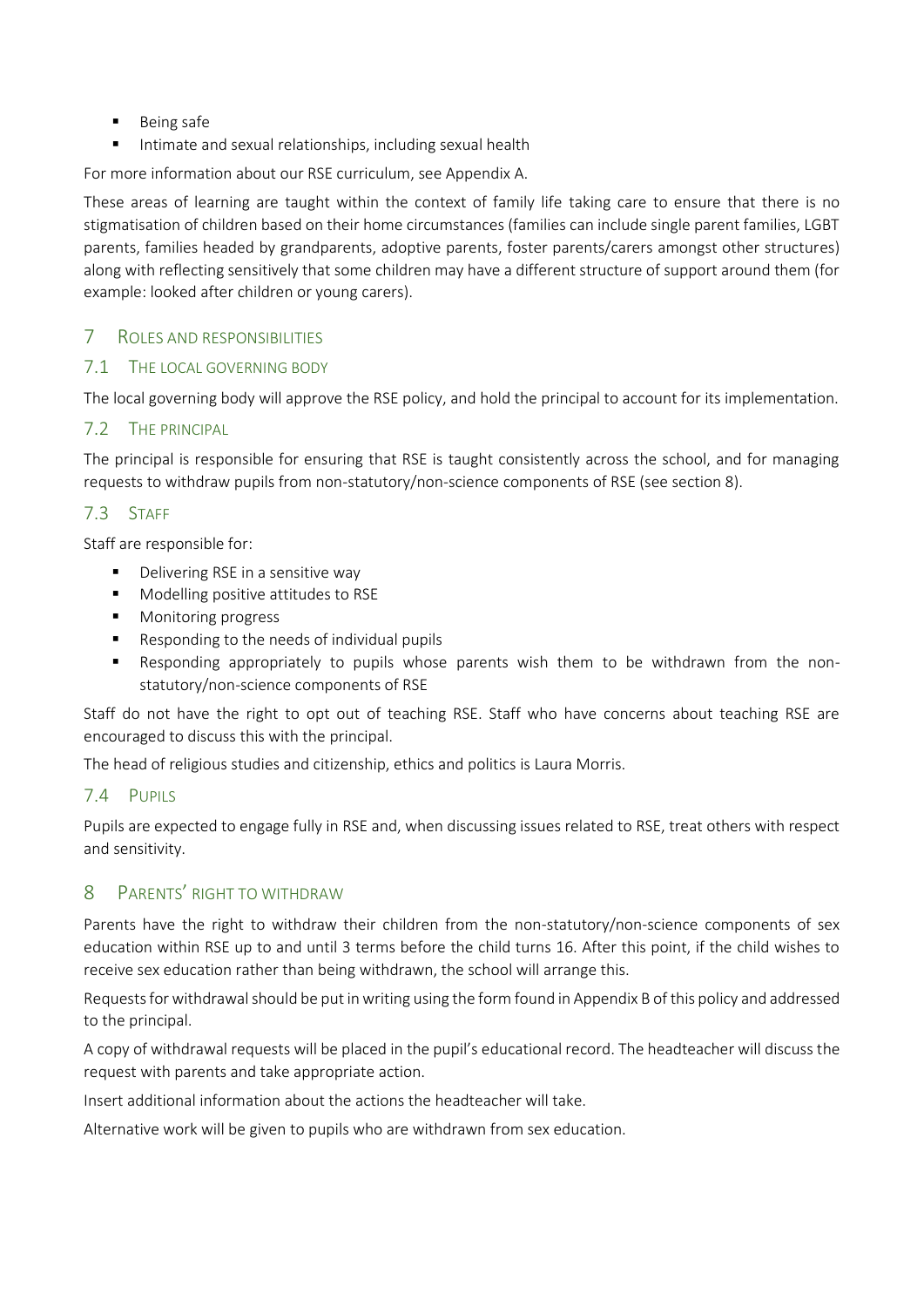## 9 TRAINING

Staff are trained on the delivery of RSE as part of their induction and it is included in our continuing professional development calendar.

The principal will also invite visitors from outside the school, such as school nurses or sexual health professionals, to provide support and training to staff teaching RSE.

#### 10 MONITORING ARRANGEMENTS

The delivery of RSE is monitored by Danny Gibson, assistant vice principal through:

- Line management support
- Planning and teaching scrutinies
- Ongoing learning walks

Pupils' development in RSE is monitored by the head of religious studies and citizenship, ethics and politics as part of our internal assessment systems.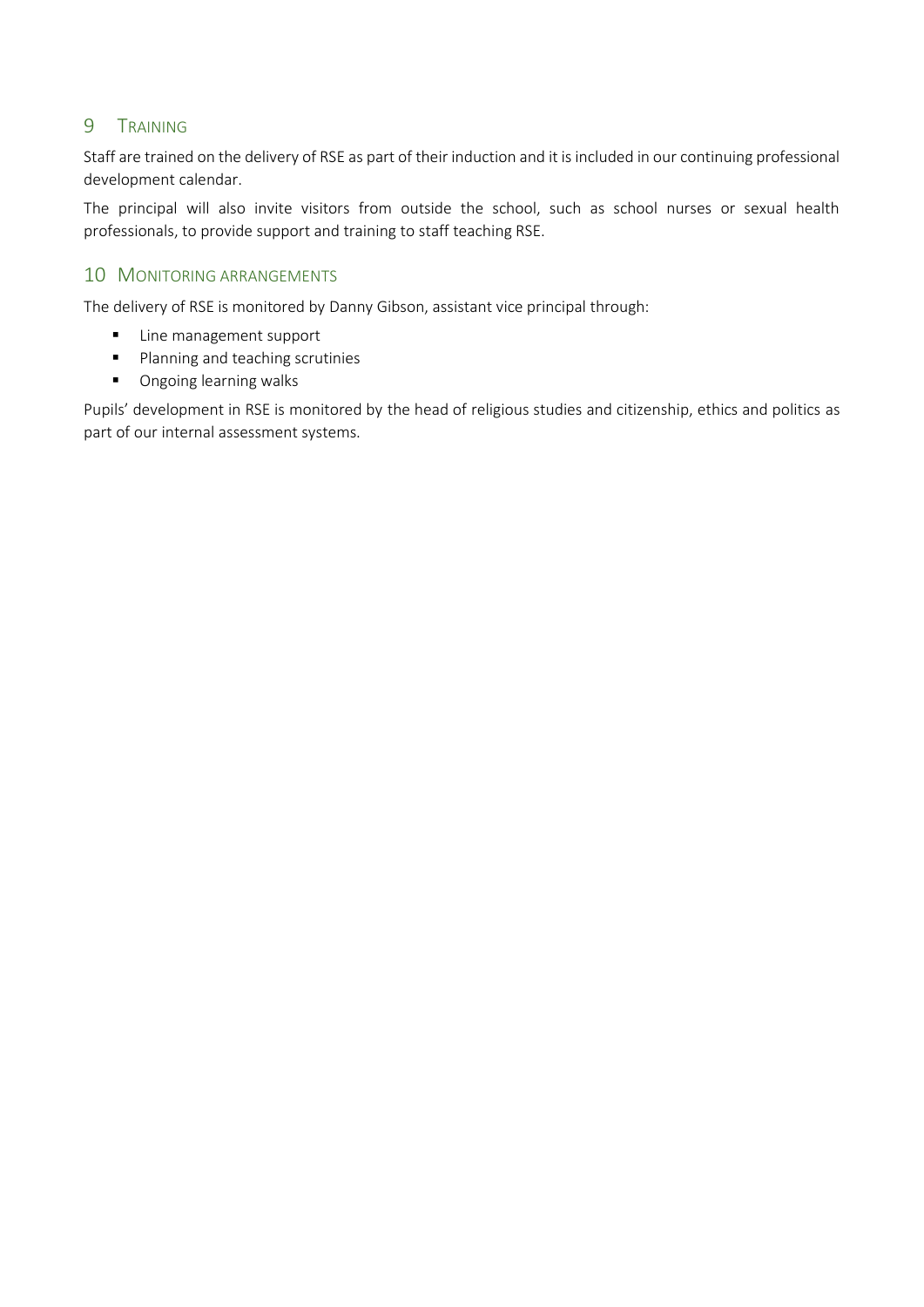## Appendix A RSE AUDIT DOCUMENT

This document identifies all aspects of the new RSE curriculum that are delivered within the subject, and the right hand column adds additional specific explanatory details.

Our pupils are meant to have all the knowledge detailed below by the end of their secondary career.

#### Citizenship

RS

**Other** 

| Area of         | What students should know                                                                                                                           | Detail of where this is taught/ topic it is placed within                                       |
|-----------------|-----------------------------------------------------------------------------------------------------------------------------------------------------|-------------------------------------------------------------------------------------------------|
| Curriculum      |                                                                                                                                                     |                                                                                                 |
| <b>Families</b> | • that there are different types of committed, stable relationships.<br>• how these relationships might contribute to human happiness and their     | Y7-I Matter (3 Healthy Relationships). Diversity Week.<br>Y7-I Matter (3 Healthy Relationships) |
|                 | importance for bringing up children.                                                                                                                |                                                                                                 |
|                 | . what marriage and civil partnerships are, including their legal status e.g.                                                                       | Y7-I Matter (3 Healthy Relationships, 5 Forced Marriage)                                        |
|                 | that marriage and civil partnerships carry legal rights and protections not                                                                         |                                                                                                 |
|                 | available to couples who are cohabiting or who have married, for example, in                                                                        |                                                                                                 |
|                 | an unregistered religious ceremony.                                                                                                                 | Y7-I Matter (5 Forced Marriage)                                                                 |
|                 | • why marriage is an important relationship choice for many couples and why<br>it must be freely entered into.                                      |                                                                                                 |
|                 | • the characteristics and legal status of other types of long-term                                                                                  | Y7-I Matter (3 Healthy Relationships)                                                           |
|                 | relationships.                                                                                                                                      |                                                                                                 |
|                 | • the roles and responsibilities of parents with respect to the raising of                                                                          | Y7-I Matter (3 Healthy Relationships)                                                           |
|                 | children.                                                                                                                                           |                                                                                                 |
|                 | • how to: determine whether peers, adults or sources of information are                                                                             | Y9 - Safe and Free (2 Trapped, 3 Reducing Risk)                                                 |
|                 | trustworthy, judge when a family, friend, intimate or other relationships is                                                                        |                                                                                                 |
|                 | unsafe (and to recognise this in others' relationships); and, how to seek help                                                                      |                                                                                                 |
| Respectful      | or advice, including reporting concerns about others, if needed.<br>• The characteristics of positive and healthy friendships (both on and offline) | Y7-I Matter (3 Healthy Relationships)                                                           |
| relationships   | including: trust, respect, honesty, boundaries, privacy, consent and the                                                                            | Y8-I Matter (2 Relationships)                                                                   |
| including       | management of conflict, reconciliation and ending 22 relationships. This                                                                            |                                                                                                 |
| friendships     | includes different (non-sexual) types of relationship.                                                                                              |                                                                                                 |
|                 | • how stereotypes, in particular stereotypes based on sex, gender, race,                                                                            | Y8 - Rights and Responsibilities (1 Your Rights, 3 Civil Rights,                                |
|                 | religion, sexual orientation or disability, can cause damage (e.g. how they                                                                         | 4 LGBTQ+ Rights)                                                                                |
|                 | might normalise non-consensual behaviour or encourage prejudice).                                                                                   |                                                                                                 |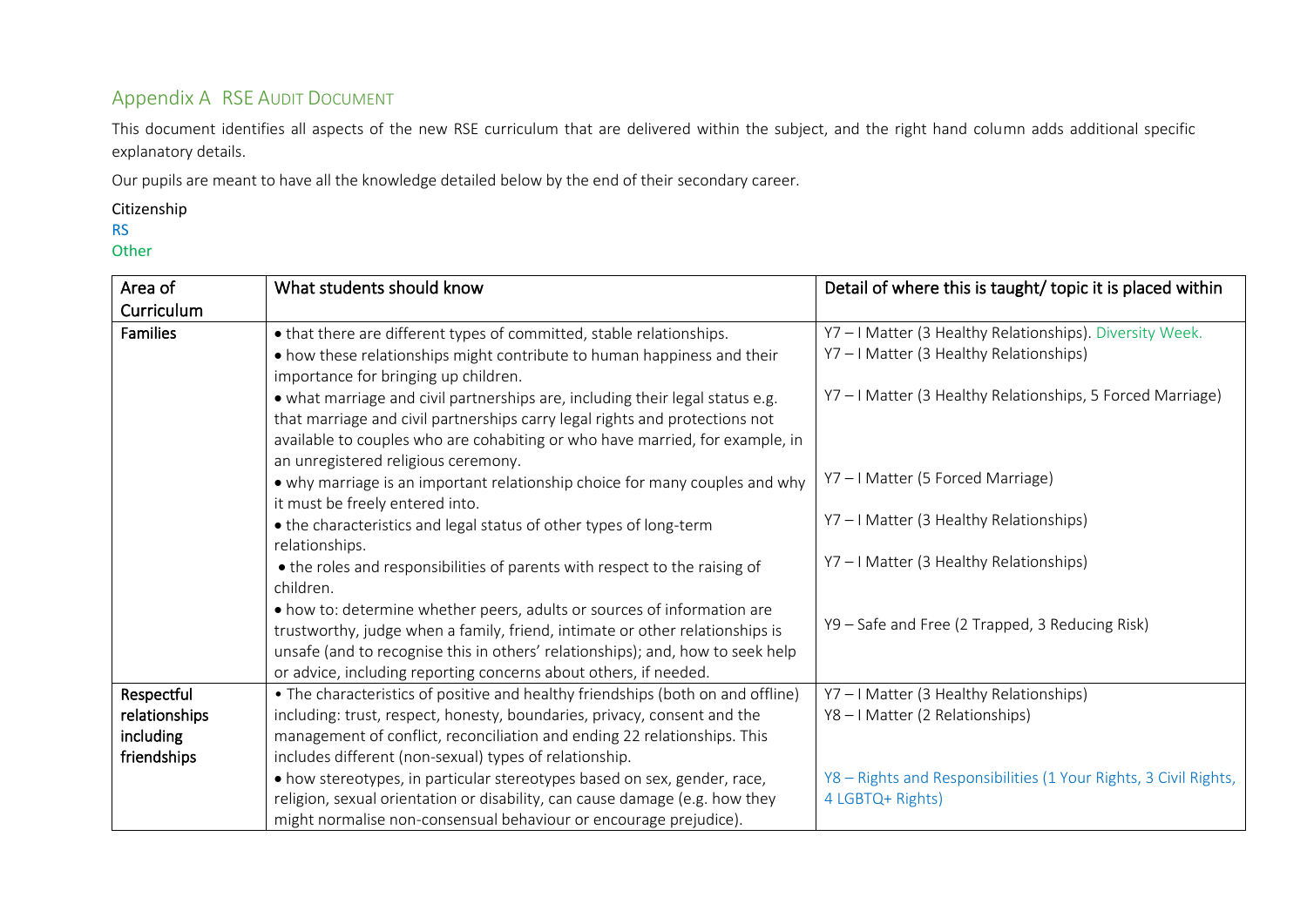| Area of                 | What students should know                                                                                                                                                                                                                                                                                                                                                                                                                                                                                                                                                                                                                                                                                                                                                                                                                                                                                                                                                                                                                                                                  | Detail of where this is taught/topic it is placed within                                                                                                                                                                                                                                                                                                                                                                                                                                                          |
|-------------------------|--------------------------------------------------------------------------------------------------------------------------------------------------------------------------------------------------------------------------------------------------------------------------------------------------------------------------------------------------------------------------------------------------------------------------------------------------------------------------------------------------------------------------------------------------------------------------------------------------------------------------------------------------------------------------------------------------------------------------------------------------------------------------------------------------------------------------------------------------------------------------------------------------------------------------------------------------------------------------------------------------------------------------------------------------------------------------------------------|-------------------------------------------------------------------------------------------------------------------------------------------------------------------------------------------------------------------------------------------------------------------------------------------------------------------------------------------------------------------------------------------------------------------------------------------------------------------------------------------------------------------|
| Curriculum              |                                                                                                                                                                                                                                                                                                                                                                                                                                                                                                                                                                                                                                                                                                                                                                                                                                                                                                                                                                                                                                                                                            |                                                                                                                                                                                                                                                                                                                                                                                                                                                                                                                   |
|                         | • that in school and in wider society they can expect to be treated with<br>respect by others, and that in turn they should show due tolerance and<br>respect to others and others' beliefs, including people in positions of<br>authority.                                                                                                                                                                                                                                                                                                                                                                                                                                                                                                                                                                                                                                                                                                                                                                                                                                                | Y7, Y8, Y9, Y10 - Values (2 Respect)                                                                                                                                                                                                                                                                                                                                                                                                                                                                              |
|                         | · about different types of bullying (including cyberbullying), the impact of<br>bullying, responsibilities of bystanders to report bullying and how and where<br>to get help.                                                                                                                                                                                                                                                                                                                                                                                                                                                                                                                                                                                                                                                                                                                                                                                                                                                                                                              | Y7-I Matter (2 Cyberbullying)                                                                                                                                                                                                                                                                                                                                                                                                                                                                                     |
|                         | • that some types of behaviour within relationships are criminal, including<br>violent behaviour and coercive control.<br>. what constitutes sexual harassment and sexual violence and why these are<br>always unacceptable.                                                                                                                                                                                                                                                                                                                                                                                                                                                                                                                                                                                                                                                                                                                                                                                                                                                               | Y7-I Matter (3 Healthy Relationships)<br>Y10-I Matter (3 Abuse)<br>Y8-I Matter (3 Consent)<br>Y11-I Matter (3 Consent and the Law)                                                                                                                                                                                                                                                                                                                                                                                |
|                         | • the legal rights and responsibilities regarding equality (particularly with<br>reference to the protected characteristics as defined in the Equality Act 2010)<br>and that everyone is unique and equal.                                                                                                                                                                                                                                                                                                                                                                                                                                                                                                                                                                                                                                                                                                                                                                                                                                                                                 | Y8 - Rights and Responsibilities (1 Your Rights, 3 Civil Rights,<br>4 LGBTQ+ Rights)<br>Y7 - Rights (1 What are rights?, 3 Legal Rights, 4<br><b>Employment Rights)</b>                                                                                                                                                                                                                                                                                                                                           |
| <b>Online and Media</b> | • their rights, responsibilities and opportunities online, including that the<br>same expectations of behaviour apply online and offline.<br>• about online risks, including that any material someone provides to<br>another has the potential to be shared online and the difficulty of removing<br>potentially compromising material placed online.<br>• not to provide material to others that they would not want shared further<br>and not to share personal material which is sent to them.<br>• what to do and where to get support to report material or manage issues<br>online.<br>• the impact of viewing harmful content.<br>• that specifically sexually explicit material often presents a distorted picture<br>of sexual behaviours, can damage the way people see themselves in relation<br>to others and negatively affect how they behave towards sexual partners.<br>• that sharing and viewing indecent images of children (including those<br>created by children) is against the law.<br>. how information and data is generated, collected, shared and used online | Y7-I Matter (2 Cyberbullying)<br>Y8-I Matter (2 Relationships)<br>Internet Safety Week (assemblies/form time)<br>Y7-I Matter (2 Cyberbullying)<br>Y8-I Matter (2 Relationships)<br>Internet Safety Week (assemblies/form time)<br>Y7-I Matter (2 Cyberbullying)<br>Y8-I Matter (2 Relationships)<br>Internet Safety Week (assemblies/form time)<br>Y8-I Matter (3 Consent)<br>Y9-I Matter (2 Sexting)<br>Y11-I Matter (2 Pornography)<br>Y9-I Matter (2 Sexting)<br>Y7-8 ICT safety aspects of how data is shared |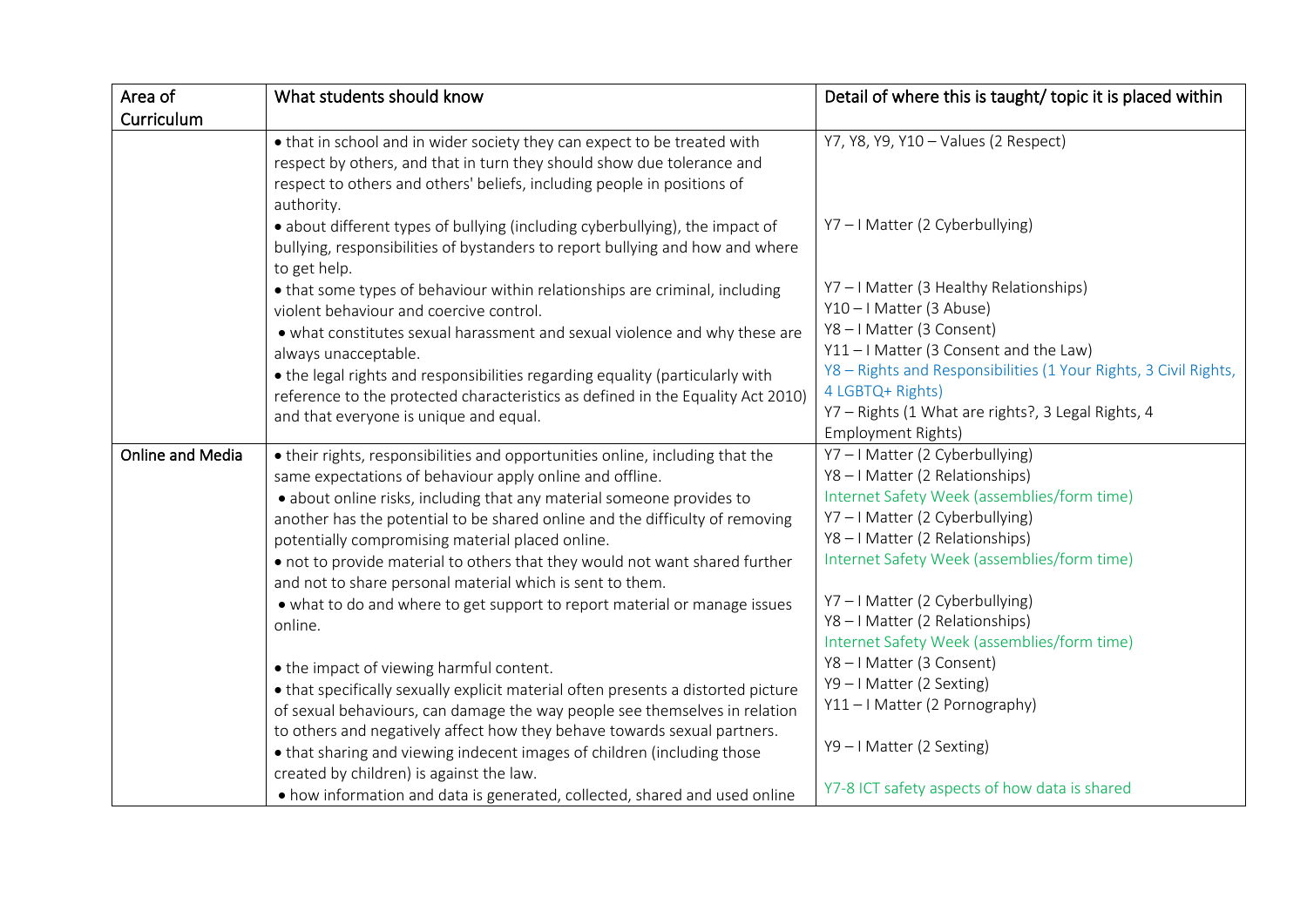| Area of           | What students should know                                                                                                                                                                                          | Detail of where this is taught/topic it is placed within                   |
|-------------------|--------------------------------------------------------------------------------------------------------------------------------------------------------------------------------------------------------------------|----------------------------------------------------------------------------|
| Curriculum        |                                                                                                                                                                                                                    |                                                                            |
|                   |                                                                                                                                                                                                                    | Y9-11 technical side/how to avoid the dangers and check                    |
|                   |                                                                                                                                                                                                                    | systems for system security.                                               |
| <b>Being Safe</b> | • the concepts of, and laws relating to, sexual consent, sexual exploitation,                                                                                                                                      | Y7-I Matter (5 Forced Marriage)                                            |
|                   | abuse, grooming, coercion, harassment and domestic abuse and how these                                                                                                                                             | Y8-I Matter (3 Consent)                                                    |
|                   | can affect current and future relationships.                                                                                                                                                                       | Y9 - Safe and Free (1 Preservation of Human Rights, 2                      |
|                   |                                                                                                                                                                                                                    | Trapped).                                                                  |
|                   |                                                                                                                                                                                                                    | Y9-I Matter (5 Exploitation)                                               |
|                   |                                                                                                                                                                                                                    | Y10-I Matter (3 Abuse)                                                     |
|                   |                                                                                                                                                                                                                    | Y11 - I Matter (3 Consent and Law)                                         |
|                   | • how people can actively communicate and recognise consent from others,                                                                                                                                           | Y8-I Matter (3 Consent)                                                    |
|                   | including sexual consent, and how and when consent can be withdrawn (on<br>and offline).                                                                                                                           | Y11 - I Matter (3 Consent and Law)                                         |
| Intimate & sexual | • how to recognise the characteristics and positive aspects of healthy one-to-                                                                                                                                     | Y7-I Matter (3 Healthy Relationships)                                      |
| relationships     | one intimate relationships, which include mutual respect, consent, loyalty,                                                                                                                                        | Y10-I Matter (4 Reasons for Sex)                                           |
| including sexual  | trust, shared interests and outlook, sex and friendship.                                                                                                                                                           | $Y11 - I$ Matter (4 Are they ready?)                                       |
| health            | . that all aspects of health can be affected by choices they make in sex and                                                                                                                                       | Y9 - I Matter (4 Condoms and STIs)                                         |
|                   | relationships, positively or negatively, e.g. physical, emotional, mental, sexual<br>and reproductive health and wellbeing.                                                                                        | $Y9/10/11 -$ Brook assembly                                                |
|                   | • the facts about reproductive health, including fertility and the potential<br>impact of lifestyle on fertility for men and women.                                                                                | Y9 - I Matter (4 Condoms and STIs)                                         |
|                   | • that there are a range of strategies for identifying and managing sexual                                                                                                                                         | Y10 - I Matter (4 Reasons for Sex)                                         |
|                   | pressure, including understanding peer pressure, resisting pressure and not                                                                                                                                        | $Y11 - I$ Matter (4 Are they ready?)                                       |
|                   | pressurising others.                                                                                                                                                                                               |                                                                            |
|                   | • that they have a choice to delay sex or to enjoy intimacy without sex.                                                                                                                                           | Y10 - I Matter (4 Reasons for Sex)                                         |
|                   | • the facts about the full range of contraceptive choices and options                                                                                                                                              | $Y11 - I$ Matter (4 Are they ready?)<br>Y9 - I Matter (4 Condoms and STIs) |
|                   | available.                                                                                                                                                                                                         | Y11-I Matter (4 Are they ready?)                                           |
|                   | • the facts around pregnancy including miscarriage.                                                                                                                                                                |                                                                            |
|                   | • that there are choices in relation to pregnancy (with medically and legally<br>accurate, impartial information on all options, including keeping the baby,<br>adoption, abortion and where to get further help). | Y11-I Matter (4 Are they ready?)                                           |
|                   |                                                                                                                                                                                                                    | Y9 - I Matter (4 Condoms and STIs)                                         |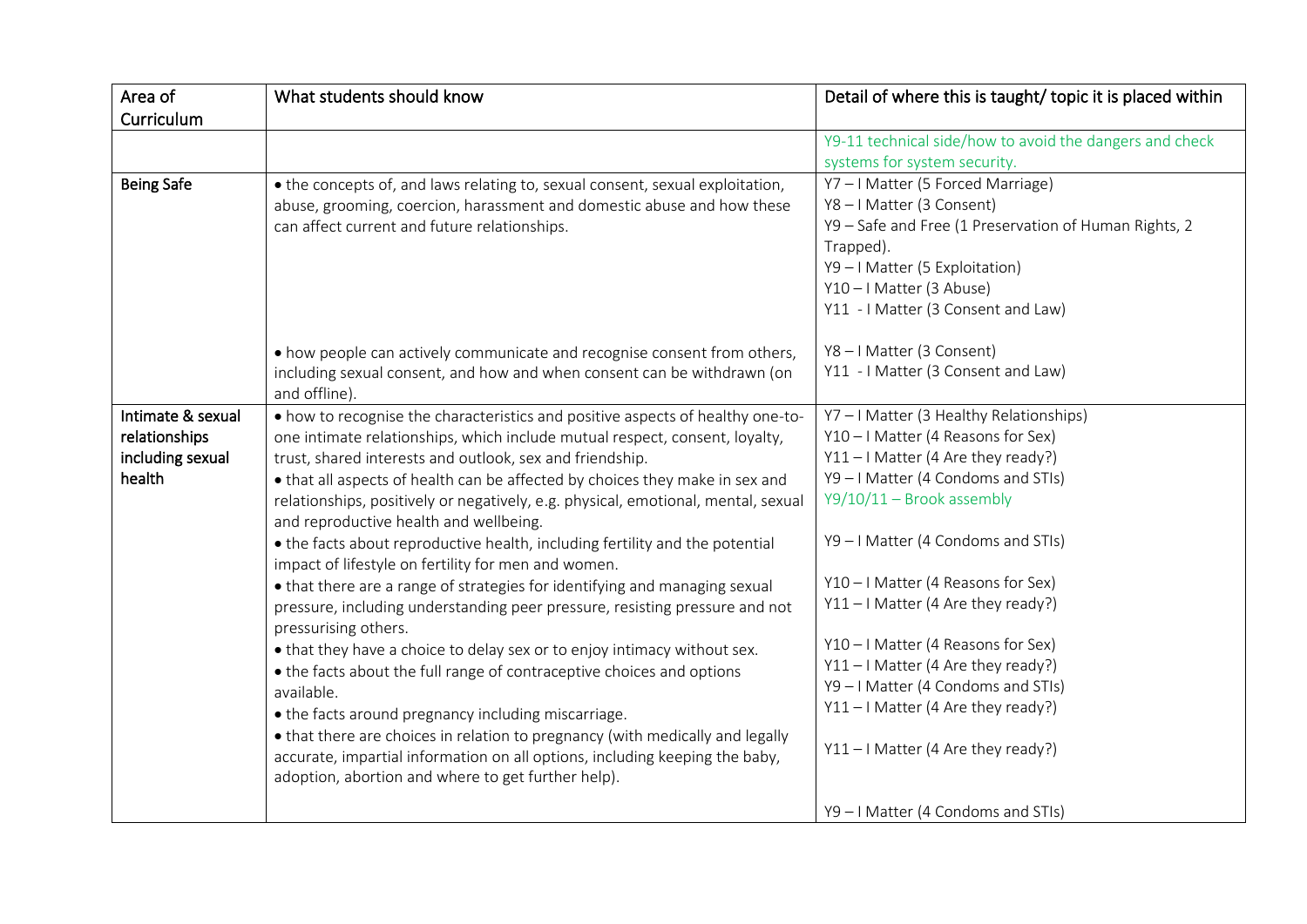| Area of    | What students should know                                                                                                                                                                                                                                                                                                             | Detail of where this is taught/ topic it is placed within                                                                                                              |
|------------|---------------------------------------------------------------------------------------------------------------------------------------------------------------------------------------------------------------------------------------------------------------------------------------------------------------------------------------|------------------------------------------------------------------------------------------------------------------------------------------------------------------------|
| Curriculum |                                                                                                                                                                                                                                                                                                                                       |                                                                                                                                                                        |
|            | • how the different sexually transmitted infections (STIs), including HIV/AIDs,                                                                                                                                                                                                                                                       | $Y9/10/11 -$ Brook assembly                                                                                                                                            |
|            | are transmitted, how risk can be reduced through safer sex (including                                                                                                                                                                                                                                                                 | World Aids Day assembly                                                                                                                                                |
|            | through condom use) and the importance of and facts about testing.                                                                                                                                                                                                                                                                    |                                                                                                                                                                        |
|            | • how prevalence of some STIs, the impact they can have on those who<br>contract them and key facts about treatment.<br>• how the use of alcohol and drugs can lead to risky sexual behaviour.<br>• how to get further advice, including how and where to access confidential<br>sexual and reproductive health advice and treatment. | $Y9 - I$ Matter (4 Condoms and STIs)<br>$Y9/10/11 -$ Brook assembly<br>$Y10 - I$ Matter (6 Drugs)<br>Y9 - I Matter (4 Condoms and STIs)<br>$Y9/10/11 -$ Brook assembly |

## **Physical Health & Mental Wellbeing**

| Area of                      | What students should know                                                                                                                                                                                                                                                                                                                 | Detail of where this is taught/topic it is placed within                                                                                                                                                                   |
|------------------------------|-------------------------------------------------------------------------------------------------------------------------------------------------------------------------------------------------------------------------------------------------------------------------------------------------------------------------------------------|----------------------------------------------------------------------------------------------------------------------------------------------------------------------------------------------------------------------------|
| Curriculum                   |                                                                                                                                                                                                                                                                                                                                           |                                                                                                                                                                                                                            |
| <b>Mental Wellbeing</b>      | • how to talk about their emotions accurately and sensitively, using<br>appropriate vocabulary.<br>• that happiness is linked to being connected to others.<br>• how to recognise the early signs of mental wellbeing issues.<br>• common types of mental ill health (e.g. anxiety and depression).                                       | Y7-I Matter (1 Self-esteem)<br>Y9 - I Matter (1 Emotional Health)<br>Y9 - I Matter (1 Emotional Health)<br>Y9 - I Matter (1 Emotional Health)<br>Y10-I Matter (1 Mental Health)<br>Y11-I Matter (1 Depression and Anxiety) |
|                              | • how to critically evaluate when something they do or are involved<br>in has a positive or negative effect on their own or others' mental<br>health.<br>• the benefits of physical exercise, time outdoors, community<br>participation and voluntary and service-based activities on mental<br>wellbeing and happiness.                  | Y10-I Matter (1 Mental Health)<br>Y9-I Matter (1 Emotional Health)<br>Y10-I Matter (1 Mental Health)<br>Y11-I Matter (1 Depression and Anxiety)                                                                            |
| Internet safety<br>and harms | • the similarities and differences between the online world and the<br>physical world, including: the impact of unhealthy or obsessive<br>comparison with others online through setting unrealistic<br>expectations for body image, how people may curate a specific<br>image of their life online, over-reliance on online relationships | Y7-I Matter (1 Self-esteem)                                                                                                                                                                                                |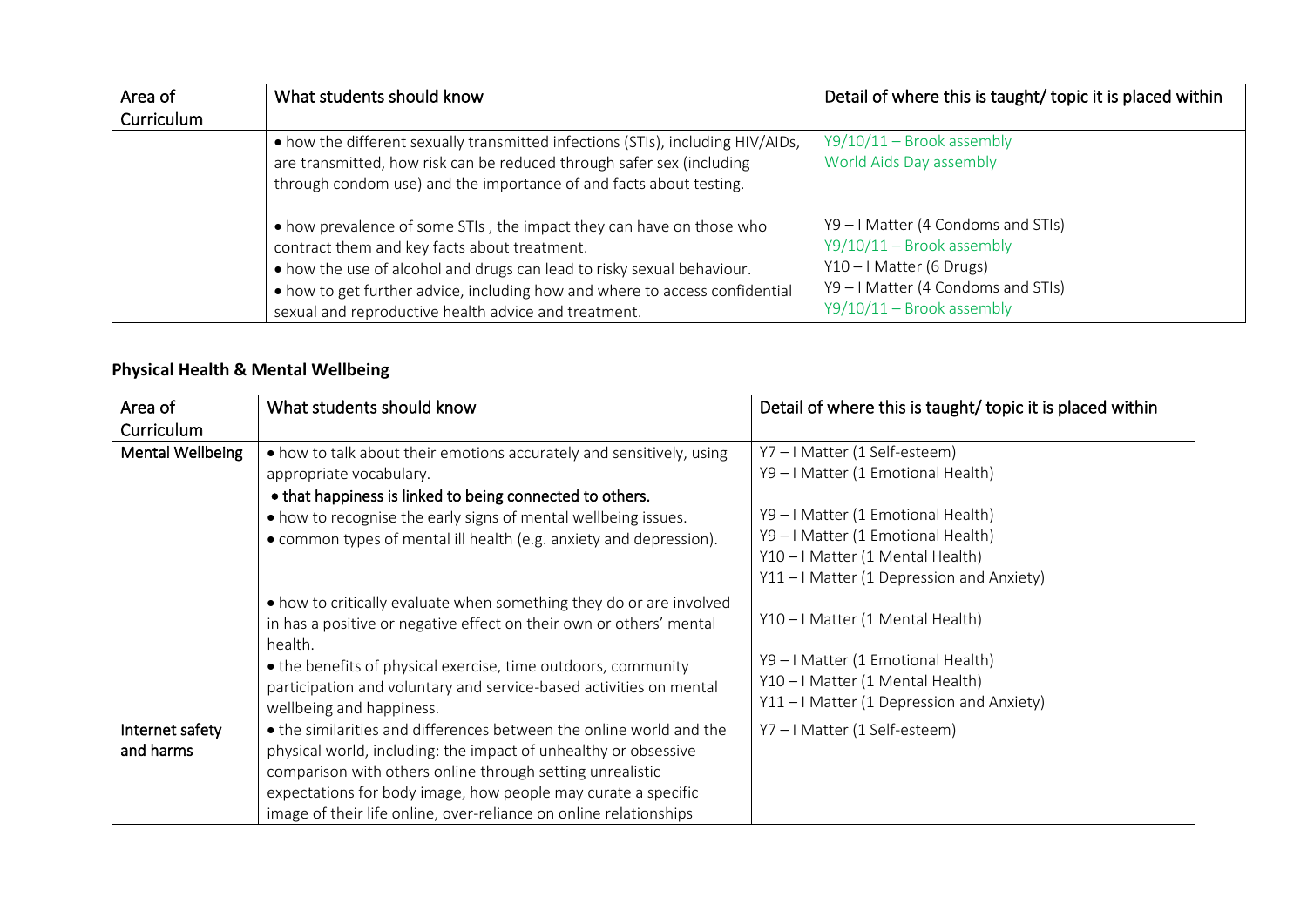| Area of                        | What students should know                                                                                                                                                                                                                                                                                                                                                                                                                                                                                                                                                                                                                                                                                                                                                 | Detail of where this is taught/topic it is placed within                                                                                                                                                                                                                                                                                                        |
|--------------------------------|---------------------------------------------------------------------------------------------------------------------------------------------------------------------------------------------------------------------------------------------------------------------------------------------------------------------------------------------------------------------------------------------------------------------------------------------------------------------------------------------------------------------------------------------------------------------------------------------------------------------------------------------------------------------------------------------------------------------------------------------------------------------------|-----------------------------------------------------------------------------------------------------------------------------------------------------------------------------------------------------------------------------------------------------------------------------------------------------------------------------------------------------------------|
| Curriculum                     |                                                                                                                                                                                                                                                                                                                                                                                                                                                                                                                                                                                                                                                                                                                                                                           |                                                                                                                                                                                                                                                                                                                                                                 |
|                                | (including social media), how advertising and information is targeted<br>at them and how to be a discerning consumer of information online.<br>. how to identify harmful behaviours online (including bullying,<br>abuse or harassment) and how to report, or get support, if they have<br>been affected by those behaviours                                                                                                                                                                                                                                                                                                                                                                                                                                              | Y7-I Matter (2 Cyberbullying)<br>Y8-I Matter (2 Relationships)                                                                                                                                                                                                                                                                                                  |
| Physical health<br>and fitness | • the positive associations between physical activity and promotion<br>of mental wellbeing, including as an approach to combat stress.<br>• the characteristics and evidence of what constitutes a healthy<br>lifestyle, maintaining a healthy weight, including the links between<br>an inactive lifestyle and ill health, including cancer and cardiovascular<br>ill-health.<br>• facts about wider issues such as organ/blood donation.                                                                                                                                                                                                                                                                                                                                | Y10-I Matter (1 Mental Health)<br>Y7 - Healthy Lifestyles (1 Healthy Eating)<br>Fitness units in KS3 and BTEC KS4 in PE<br>Organ donation week/blood donor day form time                                                                                                                                                                                        |
| <b>Healthy Eating</b>          | . how to maintain healthy eating and the links between a poor diet<br>and health risks, including eating disorders and cancer.                                                                                                                                                                                                                                                                                                                                                                                                                                                                                                                                                                                                                                            | Y7 - Healthy Lifestyles (2 Eating Disorders)                                                                                                                                                                                                                                                                                                                    |
| Drugs, alcohol &<br>tobacco    | • the facts about legal substances and illegal substances, including<br>drug-taking, and the associated risks, including the link to serious<br>mental health conditions.<br>• the law relating to the supply and possession of illegal substances.<br>• the physical and psychological risks associated with alcohol<br>consumption and what constitutes (relatively) safe alcohol<br>consumption.<br>• the physical and psychological consequences of addiction, including<br>alcohol dependency.<br>· awareness of the dangers of drugs which are prescribed but still<br>present serious health risks.<br>• the facts about the harms from smoking tobacco (particularly the<br>link to lung cancer), the benefits of quitting and how to access<br>support to do so. | Y7 - Healthy Lifestyles (3 Alcohol, 4 Drugs)<br>Y7 - Healthy Lifestyles (3 Alcohol, 4 Drugs)<br>Y7 - Healthy Lifestyles (3 Alcohol, 4 Drugs)<br>Y7 - Healthy Lifestyles (3 Alcohol, 4 Drugs)<br>Crime and Punishment RS GCSE (Causes of Crime)<br>Y9 - Healthy Living (3 Stimulants, 4 Depressants, 5<br>Misuse/addiction)<br>Y7 - Healthy Lifestyles (4 Drugs) |
| Health &<br>prevention         | · about personal hygiene, germs (including microbes), the spread,<br>treatment and prevention of infection, and about antibiotics.                                                                                                                                                                                                                                                                                                                                                                                                                                                                                                                                                                                                                                        | Y7 - Healthy Lifestyles (5 Hygiene)<br>Y7 - Healthy Lifestyles (5 Hygiene)                                                                                                                                                                                                                                                                                      |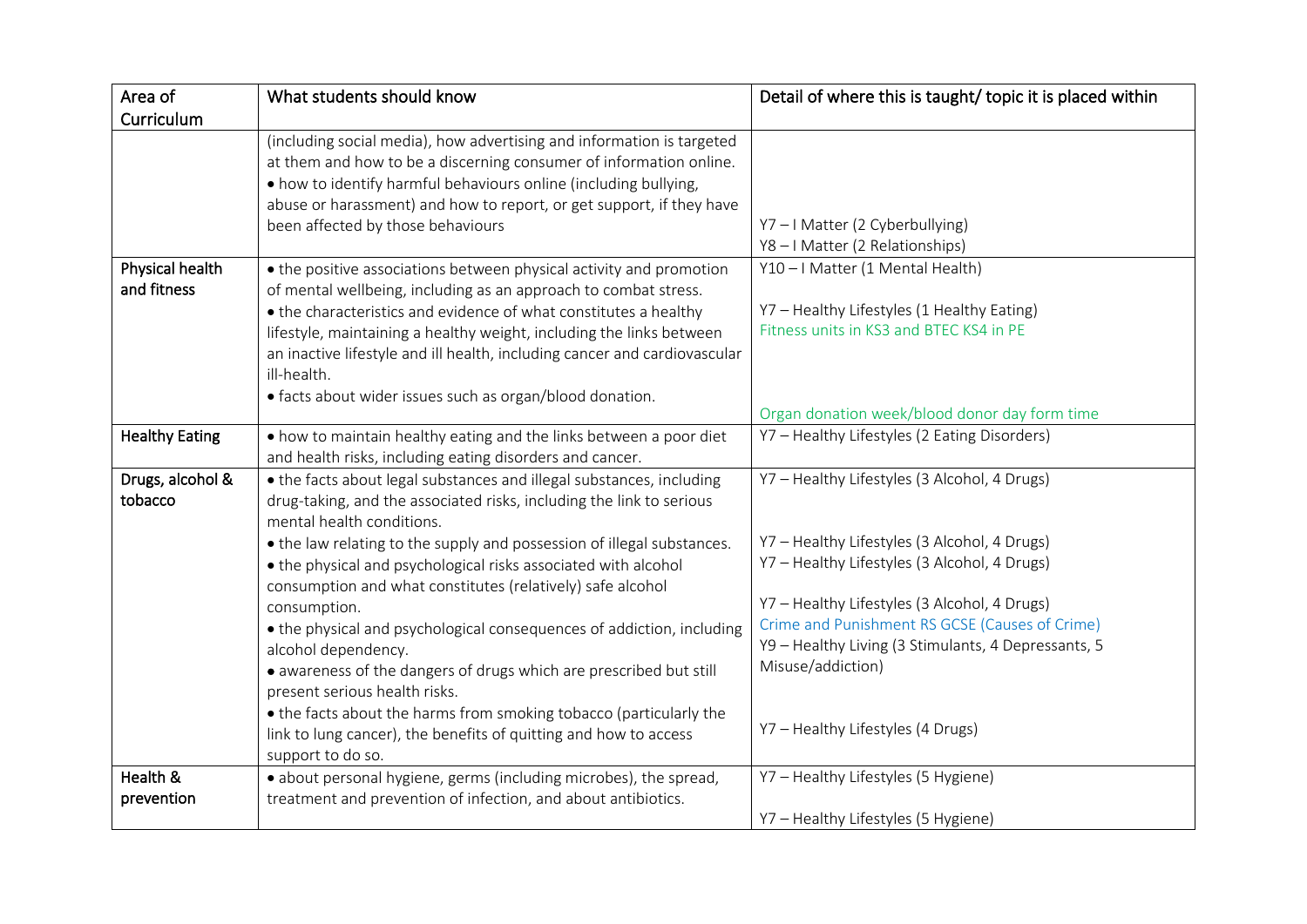| Area of                | What students should know                                                                                     | Detail of where this is taught/ topic it is placed within |
|------------------------|---------------------------------------------------------------------------------------------------------------|-----------------------------------------------------------|
| Curriculum             |                                                                                                               |                                                           |
|                        | • about dental health and the benefits of good oral hygiene and<br>flossing, including visits to the dentist. |                                                           |
|                        | • (late secondary) the benefits of regular self-examination (including                                        |                                                           |
|                        | screening and immunisation).                                                                                  | Y8 - Mindfulness                                          |
|                        | • the importance of sufficient good quality sleep for good health and                                         |                                                           |
|                        | how a lack of sleep can affect weight, mood and ability to learn.                                             |                                                           |
| <b>Basic First Aid</b> | • basic treatment for common injuries.                                                                        | Y8 - Red Cross First Aid visit                            |
|                        | • life-saving skills, including how to administer CPR.                                                        | Restart a heart week form time                            |
|                        | • the purpose of defibrillators and when one might be needed.                                                 | Restart a heart week form time                            |
| Changing               | • key facts about puberty and the changing adolescent body.                                                   | Y7-I Matter (4 Puberty and Reproduction)                  |
| adolescent bodies      | • the main changes which take place in males and females, and the                                             |                                                           |
|                        | implications for emotional and physical health.                                                               | Y7-I Matter (4 Puberty and Reproduction)                  |